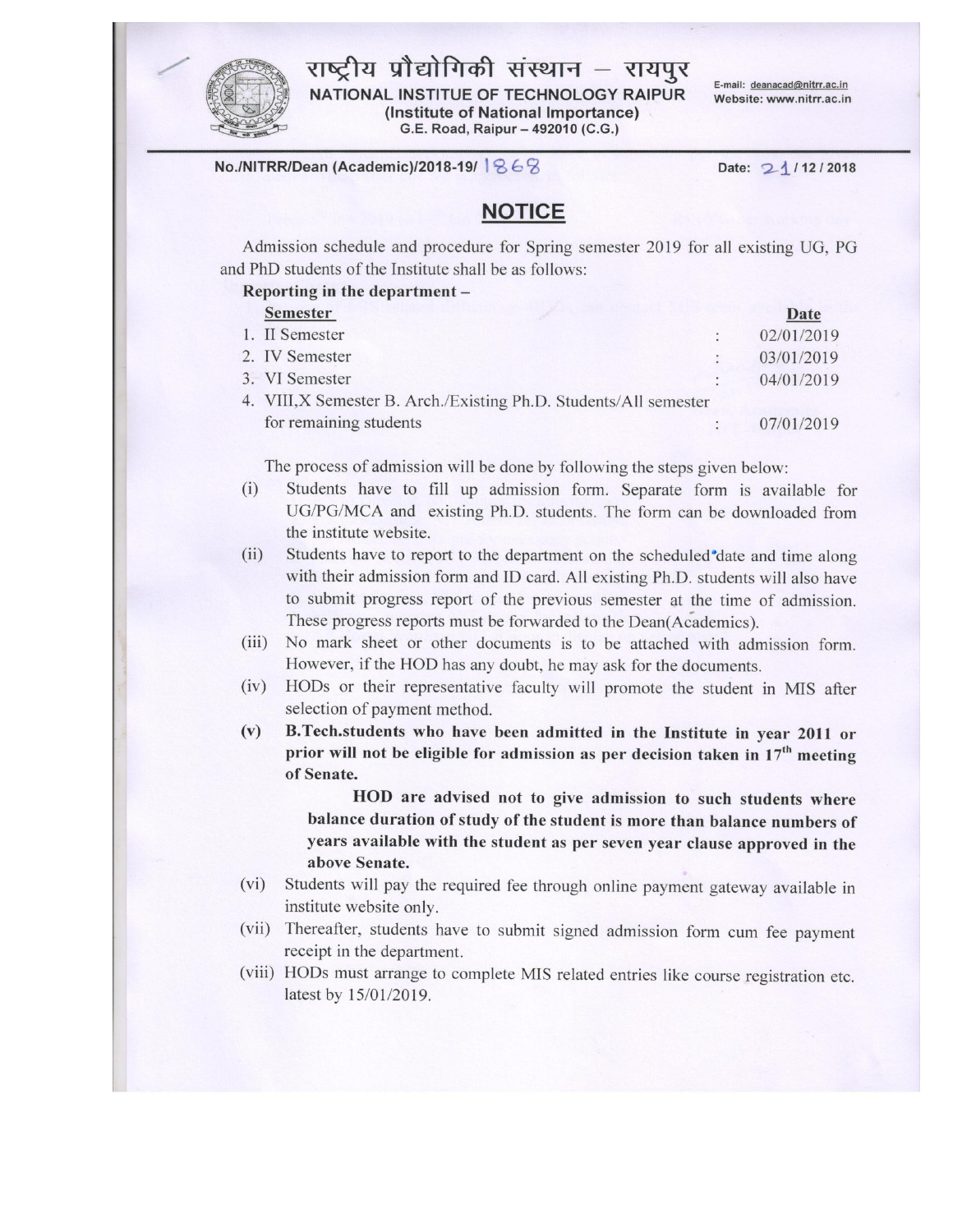#### Late Fee:

All students seeking admission have to report as per the schedule given above. There after late fee is applicable as follows:

From 8<sup>th</sup> Jan 2019 to 14<sup>th</sup> Jan 2019

Rs.100/- per working day

#### **Important Note:**

1. In case of MIS related difficulties, HODs can contact MIS team available in the Institute.

anah  $21.12.18$ 

Dean, Academics **NIT-Raipur** 

#### Copy to:-

- 1. P/S to Director, NIT Raipur for information.
- 2. P/S to Registrar, NIT Raipur for information.
- 3. All HODs, NIT Raipur for necessary action.
- 2. Account Section, NIT Raipur for information.
- 3. Webmaster, NIT Raipur to upload in institute website.
- 4. Student Section, NIT Raipur for information.
- 5. MIS team member NIT Raipur for information.
- 6. All Hostel Wardens, NIT Raipur to display on notice board.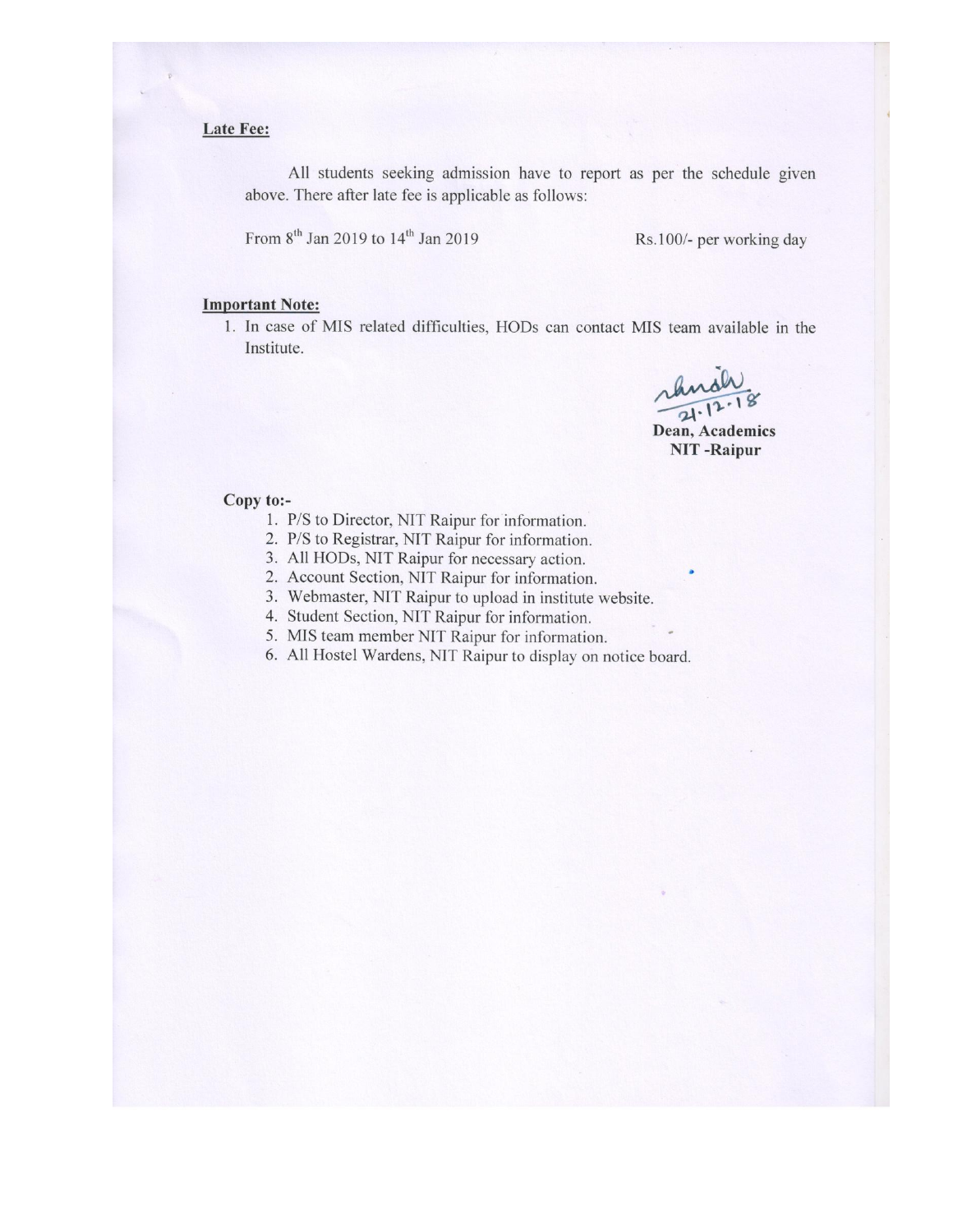# **NATIONAL INSTITUTE OF TECHNOLOGY RAIPUR (C.G.) 492010 APPLICATION FOR ADMISSION IN B. TECH. /B. ARCH FOR SPRING SEMESTER 2019**

**ROLL NO. ........................................................ ENROLMENT NO. ....................................................................**

**CLASS AND BRANCH TO WHICH ADMISSION IS SOUGHT...................................................................**

### **RESULTS OF PREVIOUS YEAR**

| <b>SEMESTER</b>    | <b>BRANCH</b> | <b>YEAR OF</b> | <b>PASS WITH</b> | <b>SUBJECT YET TO</b> |
|--------------------|---------------|----------------|------------------|-----------------------|
|                    |               |                |                  | <b>CLEAR</b>          |
| <b>1 SEMESTER</b>  |               |                |                  |                       |
| <b>2 SEMESTER</b>  |               |                |                  |                       |
| <b>3 SEMESTER</b>  |               |                |                  |                       |
| <b>4 SEMESTER</b>  |               |                |                  |                       |
| <b>5 SEMESTER</b>  |               |                |                  |                       |
| <b>6 SEMESTER</b>  |               |                |                  |                       |
| <b>7 SEMESTER</b>  |               |                |                  |                       |
| <b>8 SEMESTER</b>  |               |                |                  |                       |
| <b>9 SEMESTER</b>  |               |                |                  |                       |
| <b>10 SEMESTER</b> |               |                |                  |                       |

### *DECLARATION BY THE STUDNET*

**I Submit this application for admission in B. Tech. /B.Arch. ................... (n) semester. I have not been detained in .................. (n-1) semester.**

**I have passed the examination of......................... (n-4) semester and all semesters prior to this.**

**Above information is true to the best of my knowledge. If it is found false, my admission will be cancelled.**

**ADMITTED SIGNATURE OF STUDENT**

**SIGNATURE OF HOD**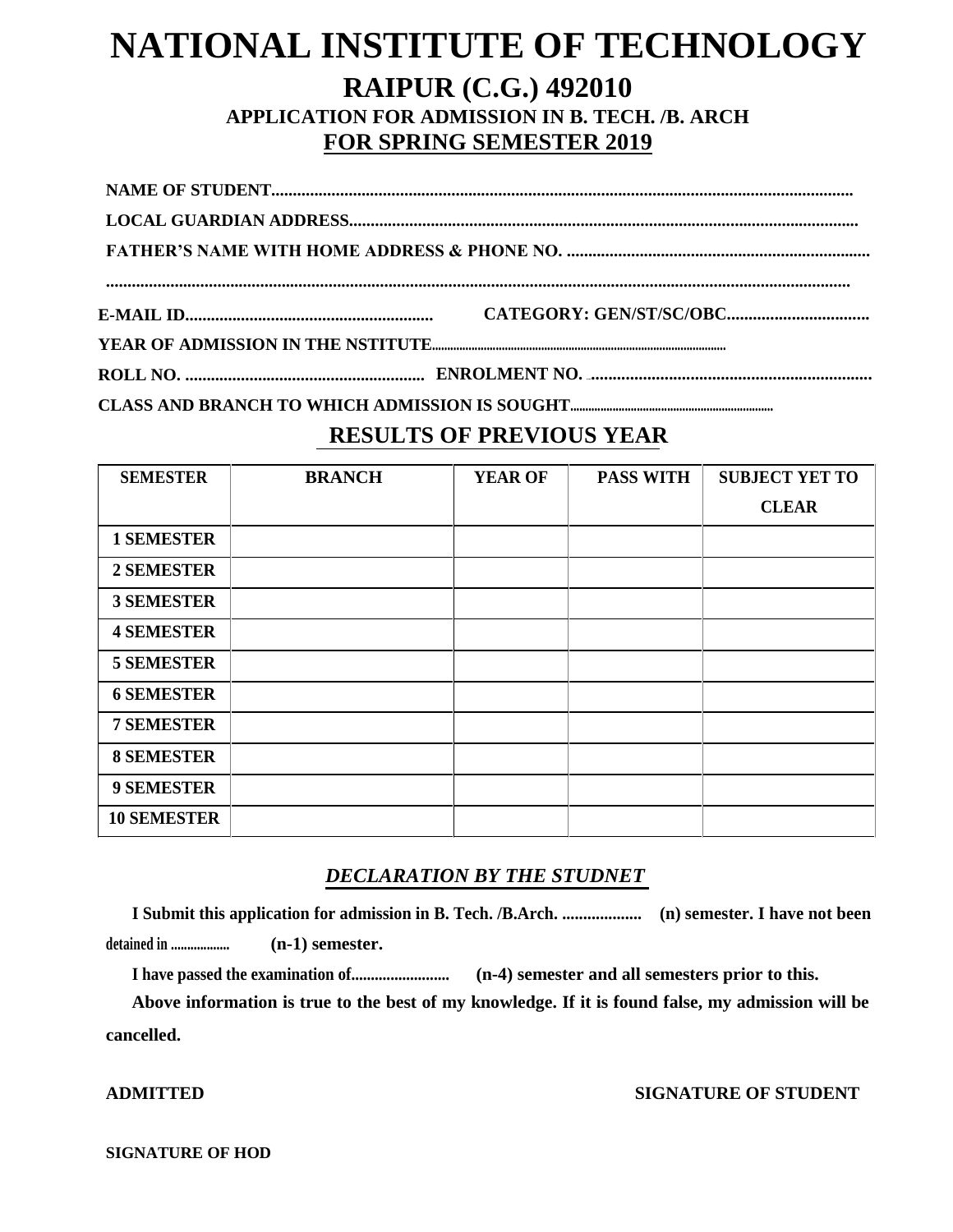# **NATIONAL INSTITUTE OF TECHNOLOGY RAIPUR (C.G.) 492010 APPLICATION FOR ADMISSION IN MCA FOR SPRING SEMESTER 2019**

**ROLL NO. ....................................................... ENROLMENT NO. ..................................................................**

**CLASS AND BRANCH TO WHICH ADMISSION IS SOUGHT....................................................................**

### **RESULTS OF PREVIOUS YEAR**

| <b>SEMESTER</b>   | <b>BRANCH</b> | <b>YEAR OF</b> | <b>PASS WITH</b> | <b>SUBJECT YET TO</b> |
|-------------------|---------------|----------------|------------------|-----------------------|
|                   |               |                |                  | <b>CLEAR</b>          |
| <b>1 SEMESTER</b> |               |                |                  |                       |
| <b>2 SEMESTER</b> |               |                |                  |                       |
| <b>3 SEMESTER</b> |               |                |                  |                       |
| <b>4 SEMESTER</b> |               |                |                  |                       |
| <b>5 SEMESTER</b> |               |                |                  |                       |
| <b>6 SEMESTER</b> |               |                |                  |                       |

### *DECLARATION BY THE STUDNET*

**I submit this application for admission in MCA.................... (n) semester. I have not been detained in ...................... (n-1) semester.**

**I have passed the examination of.........................(n-3) semester and all semesters prior to this.**

**AND**

**I do not have in total more than four subjects (theory/practical) to clear in preceding two semesters.**

**Above information is true to the best of my knowledge. If it is found false, my admission will be cancelled.**

**ADMITTED SIGNATURE OF STUDENT**

#### **SIGNATURE OF HOD**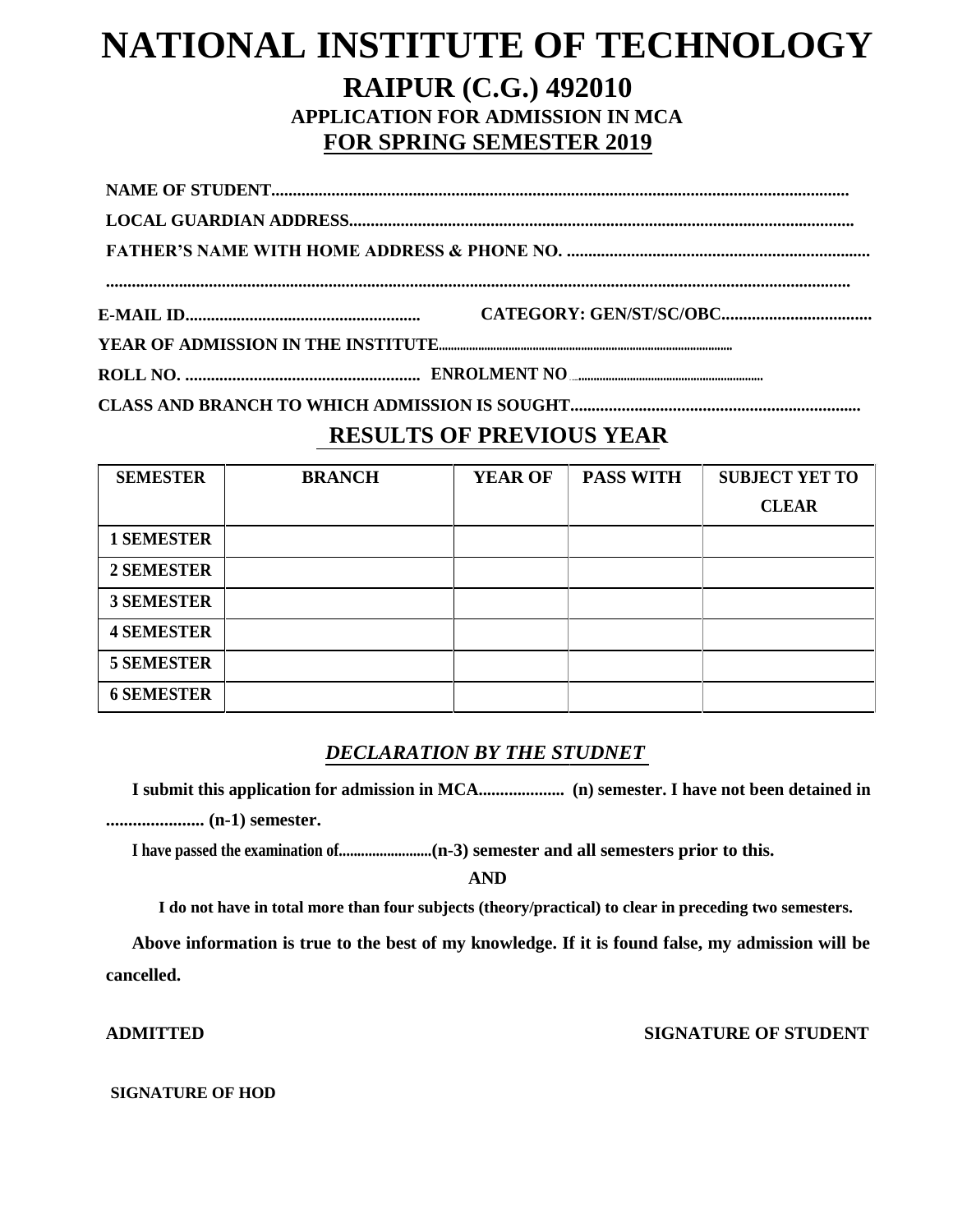# **NATIONAL INSTITUTE OF TECHNOLOGY RAIPUR (C.G.) 492010 APPLICATION FOR ADMISSION IN M.TECH FOR SPRING SEMESTER 2019**

## **RESULTS OF PREVIOUS YEAR**

| <b>SEMESTER</b> | <b>BRANCH</b> | <b>YEAR OF</b> | <b>PASS WITH</b> |
|-----------------|---------------|----------------|------------------|
|                 |               |                |                  |
|                 |               |                |                  |
|                 |               |                |                  |
|                 |               |                |                  |
|                 |               |                |                  |

### *DECLARATION BY THE STUDNET*

**I submit this application for admission in M. Tech. ......................... (n) semester. I have not been detained in...................... (n-1) semester. I HAVE cleared all previous lower semesters.**

**Above information is true to the best of my knowledge. If it is found false, my admission will be cancelled.**

### **ADMITTED SIGNATURE OF STUDENT**

#### **SIGNATURE OF HOD**